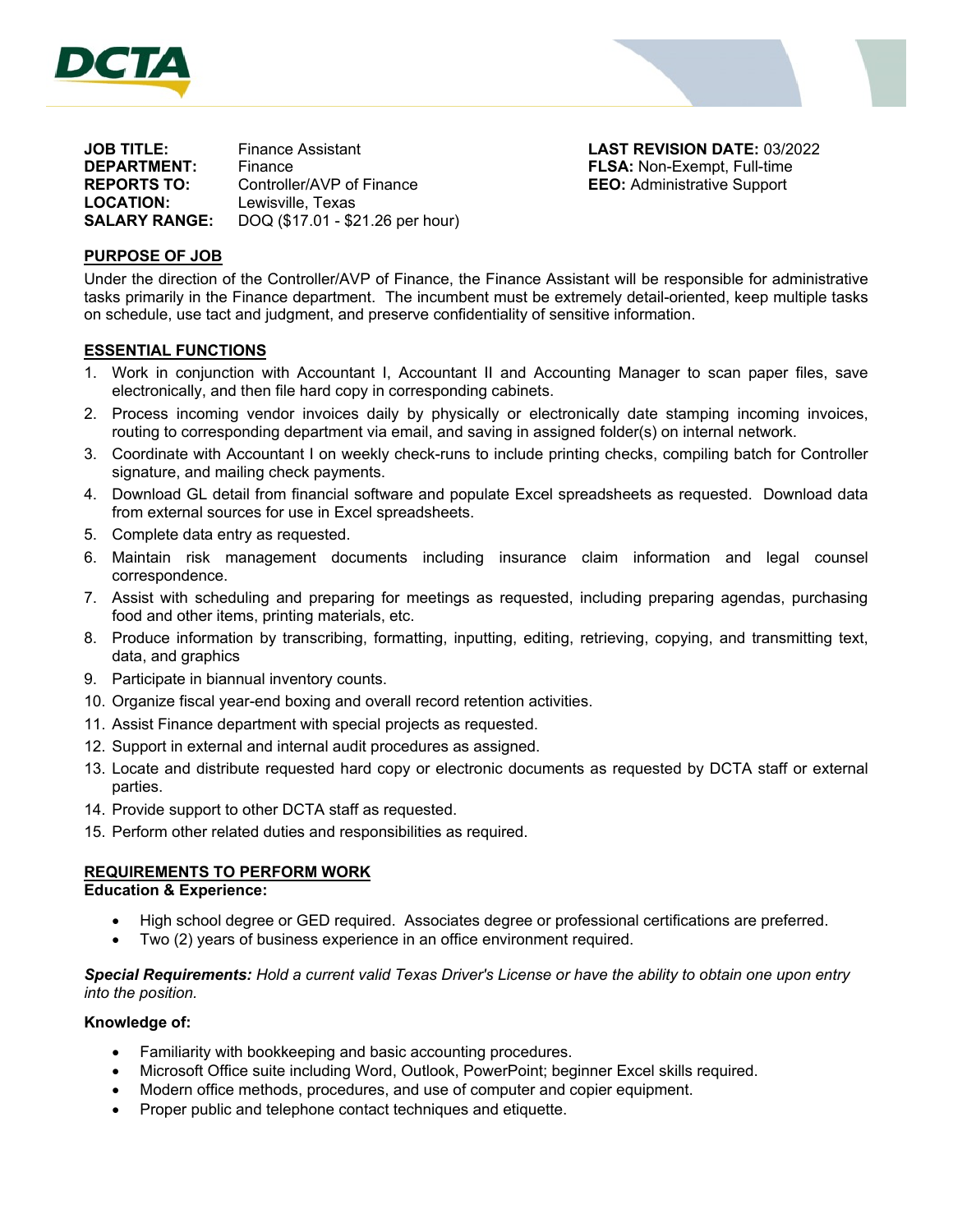

### **Ability to:**

- Display positive interpersonal skills to include tact, listening, and awareness.
- Act responsibility and ethically when working with sensitive financial information.
- Hold attention to ensure accuracy and attention to detail.
- Demonstrate aptitude for numbers and accounting-related materials.
- Perform filing and recordkeeping tasks.
- Work independently to perform a variety of functions and manage multiple projects at one time while working in a dynamic environment with changing priorities to meet established deadlines.
- Establish cooperative working relationships and communicate effectively and sensitively with all levels of staff, both verbally and in writing.
- Exhibit exceptional customer service orientation, and understand relevant regulations, rules, and procedures.
- Operate standard office machines, such as computers, calculators, and copiers, and type accurately at an acceptable rate of speed.

### **The ideal candidate will:**

- Foster a culture that values good judgement and problem solving, as well as encourages constructive feedback, engagement, inclusion, and diversity at all levels.
- Hold the ability to get along with others, individually and in a large group. Has the desire to care for the organization's well-being and with whom they interact. Interested in partaking in group development and team building activities.
- Be open to collaborate and work in a team-oriented and helping environment.
- Possess an influential and welcoming communication style.

# **PHYSICAL ACTIVITIES**

Physical activities include, but are not limited to: on a continuous basis, sitting at a desk for long periods of time; researching information both in written form and on the computer; using a computer and monitor for long periods of time; intermittently twisting and reaching office equipment; writing or using keyboard to communicate through written means; occasionally running errands; lifting light weight; reaching above the waist, and reaching below the waist; repetitive motion and fingering when using computer keyboard and/or 10-key calculator; and seeing, talking and hearing when dealing with internal and external customers. The essential functions of this position require the daily use of a computer, telephone, and calculator. The essential functions of this position are performed in an office environment.

### **Additional perks and benefits that accompany full-time employment with DCTA:**

- $\triangleright$  Telecommuting options available, if suitable for your position.
- $\triangleright$  Flexible office hours are permitted, given a regular 8-hour workday that brackets the agency's core hours from 9:00am – 4:00pm (i.e. 7:30 am to 4:30pm, or 9:00am to 6:00pm). These flex hours are coordinated with your supervisor.
- $\triangleright$  One 8-hour paid day off for your birthday.
- $\triangleright$  Employee portions of Medical and Dental benefits are 100% paid by the employer.
- $\triangleright$  If you have utilized a Proportionate Retirement Program in the past, the service time transfers to DCTA's retirement system, TCDRS. The following systems apply:
	- o Texas Municipal Retirement System (TMRS)
		- o Employees Retirement System (ERS)
		- o Judicial Retirement System of Texas (JRS)
		- o Teacher Retirement System of Texas (TRS)
		- City of Austin Employees Retirement System (COAERS)
- $\triangleright$  Expanding time-off accruals: 12 days of vacation time accrued for the first year, increasing by one day each year, with a max of 17 days annually. Additionally, employees earn 12 days of sick time each year, 1 personal day, 2 floating holidays, 1 birthday, 8 fixed holidays, and the ability to earn two additional days off through the Wellness Program.
- $\triangleright$  Regional transit pass (bus and rail) for you and your immediate family.